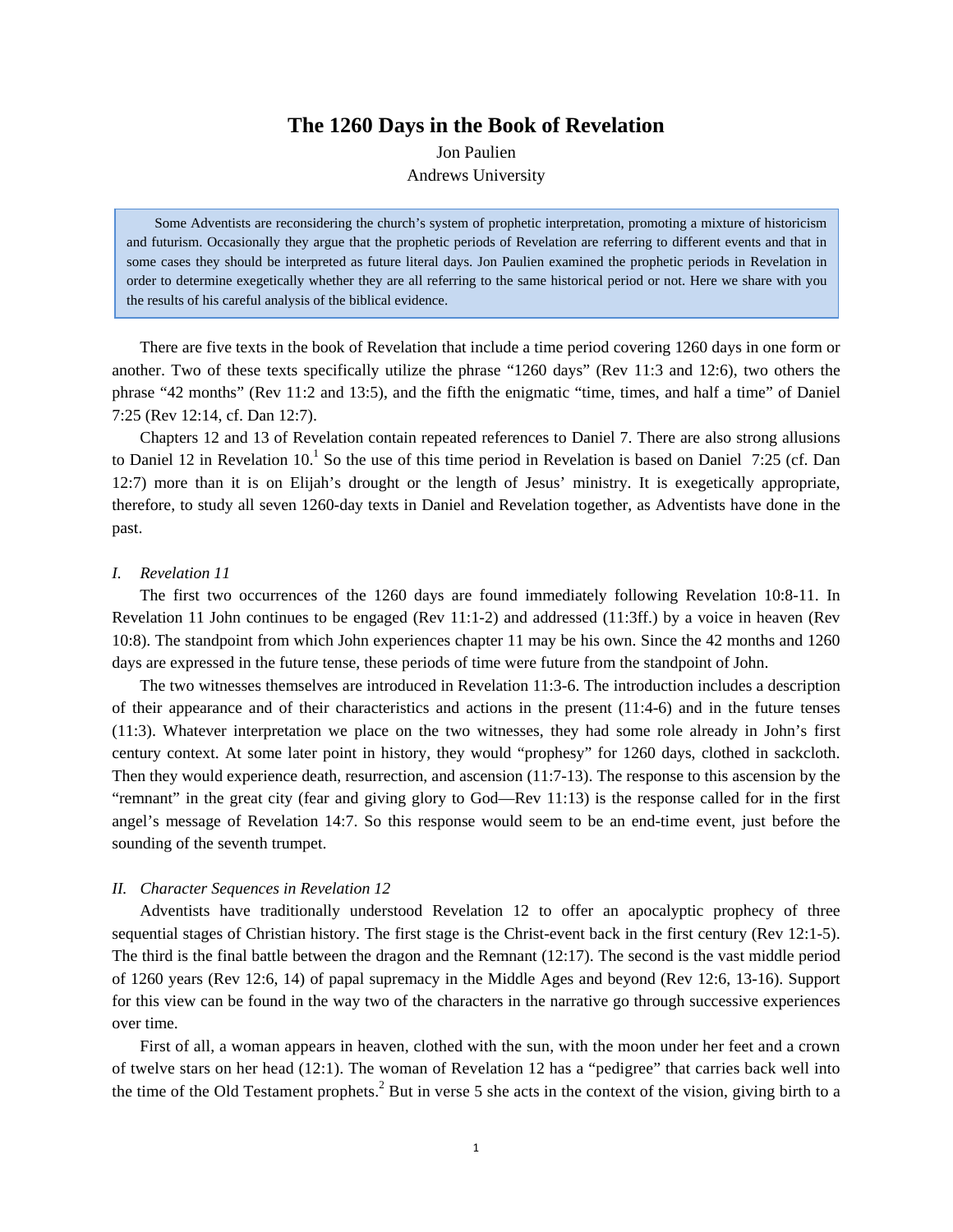male child who is generally recognized to be a symbol of Jesus. After she gives birth to the child (12:5) she is seen fleeing into the desert for "1260 days" (12:6). So the experience of the woman in Revelation 12:1-6 is actually depicted in three stages: (1) the time of her appearance and pregnancy; (2) the time of giving birth; and (3) the time of fleeing into the desert.

The second character to be introduced in this chapter is the dragon (Rev 12:3-4), who represents Satan (Rev 12:9). Scholars widely recognize that the dragon's attack on the male child in Revelation 12:5 represents Herod's attempt to destroy the Christ child (Matt  $2:1-18$ ).<sup>3</sup> Prior to his attack on the male child, the tail of the dragon sweeps a third of the stars out of the sky and flings them to earth (Rev 12:4). After his attack on the male child, the dragon pursues the woman into the desert (12:13-16) and eventually makes war with the remnant of her seed (12:17). So the dragon in chapter 12 is actually described in terms of four successive stages: (1) his attack on a third of the stars (12:4); (2) his attack on the male child (12:4-5, 7-9); (3) his attack against the woman herself (12:13-16); and finally (4) his war against the remnant (12:17). The first of these stages is prior to the action of the vision, which begins with the dragon's threat against the male child.

## *III. Three Phases of Action in Revelation 12*

- (1) *The Time of the First Advent.* Stage one of the visionary sequence of Revelation 12, then, focuses on the dragon's attack against the male child in verse 5. When the male child reaches heaven war breaks out there, with the result that the dragon and his angels lose their place in heaven and are hurled down to earth (12:7-9). When did this casting out of heaven take place? Verse 10 clearly addresses the same point in time as the war of verses 7-9. So the first phase of the visionary sequence runs from the incarnation of Jesus through the expulsion of Satan from heaven.<sup>4</sup>
- (2) *The Broad Sweep of Christian History.* Revelation 12, verses 6 and 12, both seem to mark a transition between the time of Jesus' first-century mission, on earth in verse 5 and in heaven in verse 10, and the woman's exile into the desert. Since the language of Revelation 12:6 (1260 days) and 12:14 (time, times, and half a time) is clearly parallel, and both follow events related to the first century, it is likely that they cover the same historical period.
- (3) *The Final Attack on the Remnant.* Revelation 12:17 is not only the conclusion to chapter 12, it serves as a summary introduction to Revelation's portrayal of a great final crisis at the conclusion of earth's history (Rev 13-14). It indicates that there are two sides in the final conflict, represented by the dragon and the remnant of the woman's seed.

In Revelation 12, therefore, one can detect three stages of Christian history running from the time of Jesus and John to the end of all things. When we note that at least two of the main characters in the chapter were active in the time before the birth of Jesus (which we will call Stage Zero below), there are a total of four successive stages of history. These can be summarized as follows:

- 1) Stage Zero: Before the Time of the Vision (12:1-4) The original war in heaven (4) The dragon embodies the kingdoms of the earth (3) The woman represents God's true people (1-2) 2) Stage One: The Time of Jesus and John (12:5, 7-12) The woman gives birth to the male child (5) He is snatched up to heaven (5)
	- War in heaven (7-9)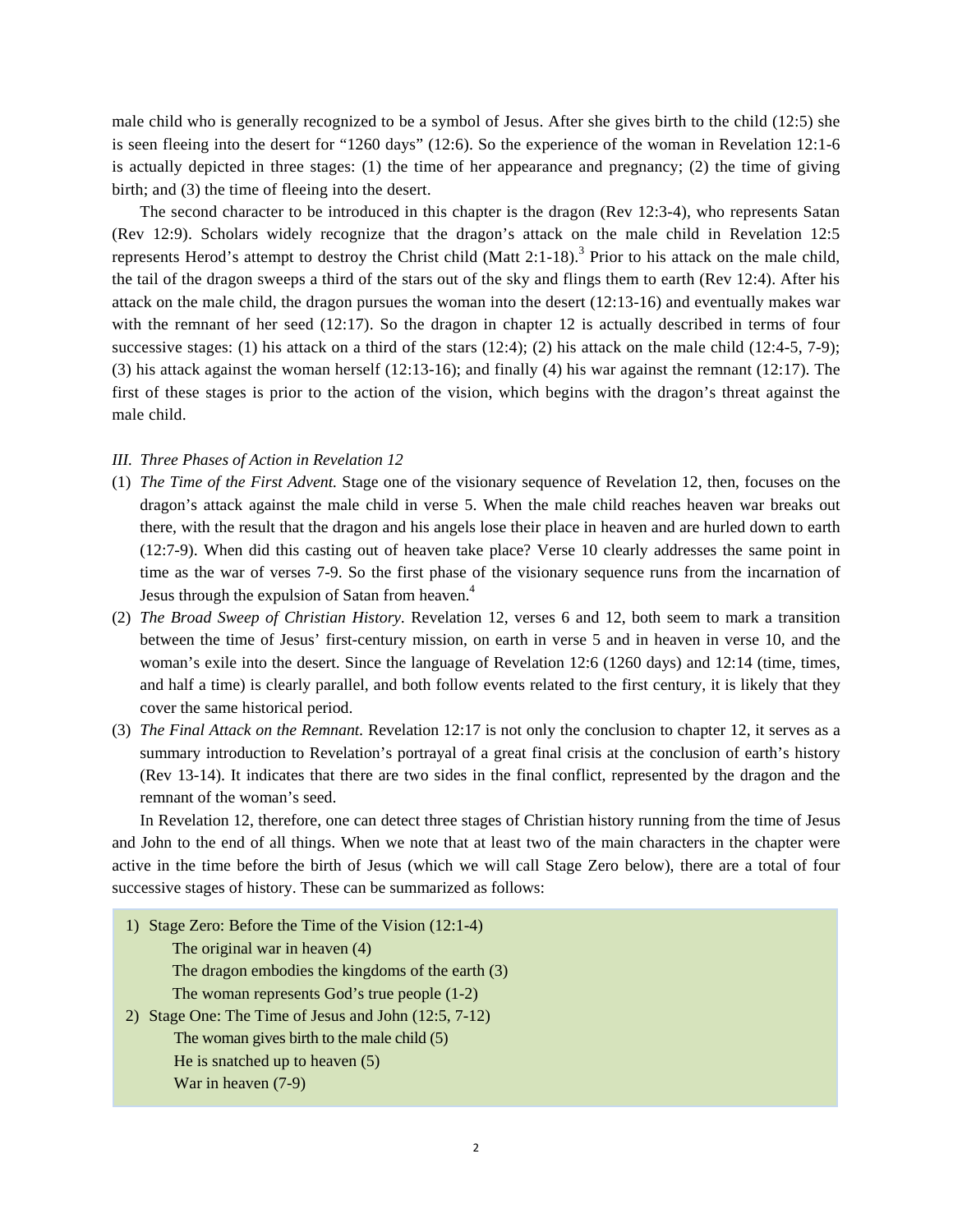| Enthronement and victory (10-11)                                 |
|------------------------------------------------------------------|
| Transition (12)                                                  |
| 3) Stage Two: The Serpent Attacks the Woman (12:6, 13-16)        |
| The dragon pursues the woman (13)                                |
| She flees into the desert and is protected $1260$ days $(6, 14)$ |
| The serpent spews water to sweep her away $(15)$                 |
| The earth helps the woman (16)                                   |
|                                                                  |
| 4) Stage Three: The Dragon and the Remnant, (Rev 12:17, etc.)    |
| The dragon is angry and goes away to make war $(12.17)$          |
| He calls up allies for the conflict $(13:1-7, 11)$               |
| The unholy trinity deceives and persecutes $(13.8-10, 12-18)$    |
| The remnant responds $(14:1-13)$                                 |
| The return of Jesus $(14:14-20)$                                 |
|                                                                  |

The two 1260-day texts of Revelation 12, then, both occur in Stage Two, the central period of Christian history. They characterize something important about the history between the first-century mission of Jesus and the final battle at the end. This median location in time after the writing of Revelation parallels the situation of the two occurrences in chapter 11. This is further evidence that all five occurrences of "1260 days" are a reference to the same period of history.

## *IV. Revelation 13*

Revelation 13 outlines in more detail the dragon's final war against the remnant of the woman's seed (Rev 12:17). This could suggest that the reference to "42 months" in Revelation 13:5 belongs to the final battle and is, therefore, not to be equated with the four earlier references. However, a little noticed feature of chapter 13 is the way the tenses of the main verbs shift at significant points throughout the chapter. These tenses need to be read in the context of the final attack of Revelation 12:17. Two beasts (from the sea and the earth) are first introduced using verbs in the past tense (aorist, imperfect, and perfect indicatives—Rev 13:1-7; 13:11).<sup>5</sup> In New Testament Greek, aorist indicative verbs express action as a point of time in the past. The actions described in these introductions, therefore, occur prior to the dragon's final war against the remnant (Rev 12:17; 13:8-10, 12-18).

In each of the two scenes (Rev 13:1-10 and 11-18), then, the Greek of Revelation 13 moves from an introductory description in the past tense (Rev 13:1-7; 13:11) to a mixture of present and future tenses (Rev 13:8-10; 13:12-18), describing the actions of these two beasts in the context of the final attack of Revelation 12:17. So two stages of history are clearly marked off by the Greek tenses signaling events prior to the dragon's war (past tense) and the events of the war itself (present and future tenses).<sup>6</sup>

Revelation 13, therefore, does not contain all four stages of the dragon's war, as described in Revelation 12. It offers information related to the last two stages of his activity, listed as Stage Two and Stage Three in the chart for Revelation 12. The past tense portions of Revelation 13 correspond to Stage Two, the events preceding the final battle. The present and future tenses of the main verbs in chapter 13 correspond to the final attack on the remnant, first mentioned in Revelation 12:17. Note the relationship between Revelation 12 and 13 in the following chart: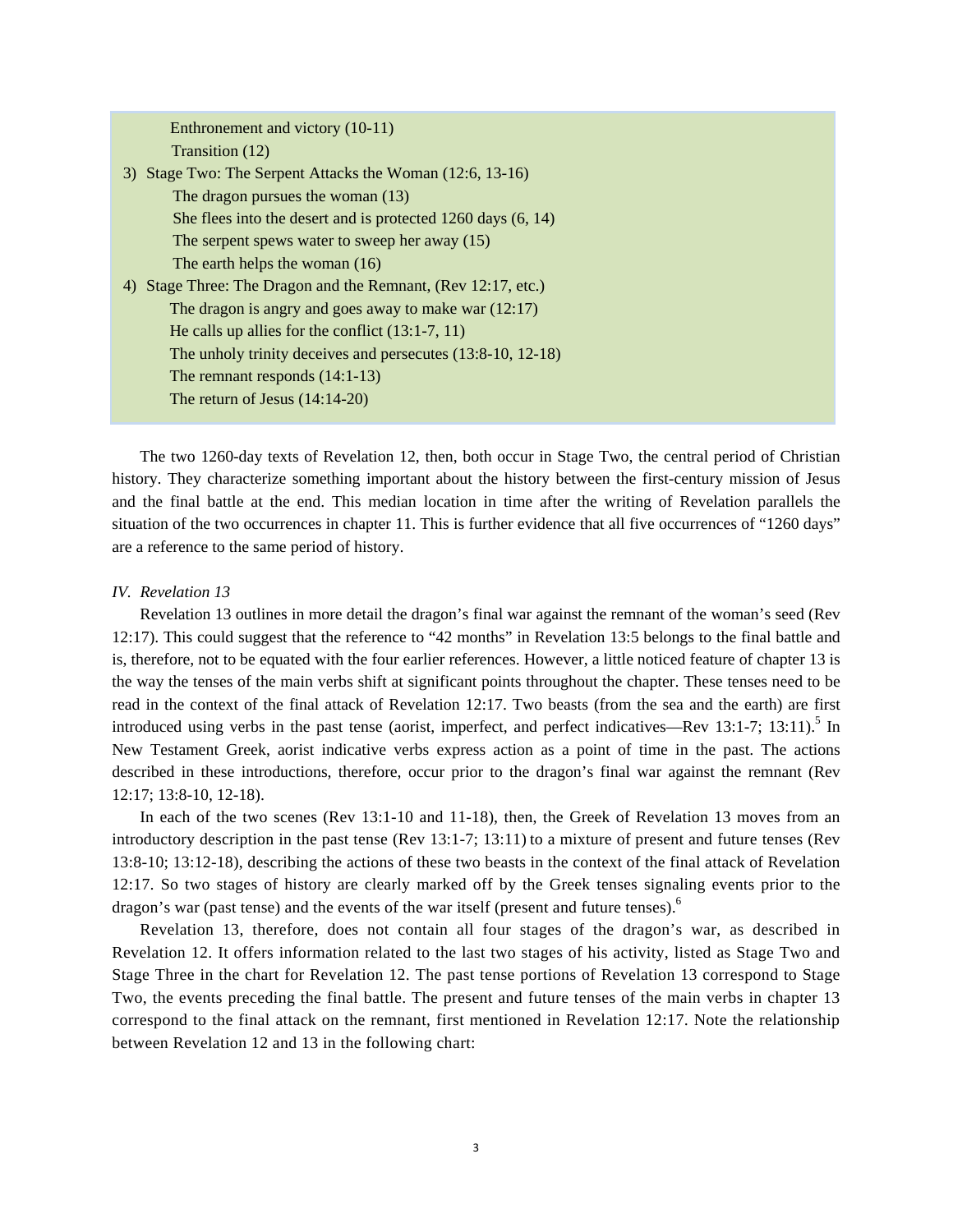|                    | Rev 12                        | Rev 13                             |                                                           |
|--------------------|-------------------------------|------------------------------------|-----------------------------------------------------------|
| <b>Stage One</b>   | Dragon vs. Male Child (5)     |                                    |                                                           |
|                    | Enthronement of Christ (7-12) |                                    |                                                           |
| Stage Two          | 1260 days (13-15)             | $42$ months $(1-7)$                | Past tenses in chapter 13                                 |
|                    | Earth helps woman (16)        | Beast from the earth $(11)$        |                                                           |
| <b>Stage Three</b> | Dragon vs. Remnant (17)       | Worldwide<br>Beast $(8-10, 12-18)$ | worship of the Present and future tenses in<br>chapter 13 |

The 42-month period of Revelation 13:5, therefore, is not part of the final battle (Stage Three) of Christian history. The beast from the sea "was given authority" to rule for 42 months. The sea beast's activity does not move into the present or future tenses until verse 8. As part of Stage Two, then, the 42 months of Revelation 13:5 belong to the middle period of church history, between the events of the first advent of Jesus and the events leading up to His second coming. Note the comparison of all three chapters in Revelation where 1260 day passages occur. They are firmly entrenched at the heart of the Christian era, not at its edges.

| Rev 11                                            | Rev 12                                                         | Rev 13                                                                       |
|---------------------------------------------------|----------------------------------------------------------------|------------------------------------------------------------------------------|
| $10:8 - 11:1$<br>Time of John                     | $12:1-5, 7-12$<br>Time of Jesus                                |                                                                              |
| $11:1-13$<br>42 months<br>$1260 \, days$          | $12:6, 13-16$<br>$1260$ days<br>Time, times and<br>half a time | $13:1-7,11$<br>42 months                                                     |
| $11:15-18$<br>Final events:<br>Wrath and judgment | 12:17<br>Final events:<br><b>Remnant</b>                       | $13:8-10$ , $12-18$<br>Final events:<br>Image and mark<br>Present and future |

## *V. Conclusion*

The traditional Seventh-day Adventist historicist perspective is that the five 1260-day prophecies of Revelation 11-13 all refer to the same period of history, the middle period of Christian history between the time of John and the events of the end. This perspective is exegetically sound. While John gives no evidence that he is aware of 2000 years of Christian history, his prophetic message clearly marks out the three stages of that history and the central role of the 1260 days within it.

<sup>&</sup>lt;sup>1</sup>Compare Rev 10:5-6 with Dan 12:4-7.

<sup>2</sup> Rev 12:1-2 is based on the Old Testament image of a virtuous woman as a symbol of faithful Israel (Isa 26:16-27; 54:5; 66:7-14; Hos 2:14-20).

<sup>3</sup> Beale, *The Book of Revelation*, 639; and J. Ramsey Michaels, *Revelation*, The IVP New Testament Commentary Series (Downer's Grove, IL: InterVarsity Press, 1997), 147.